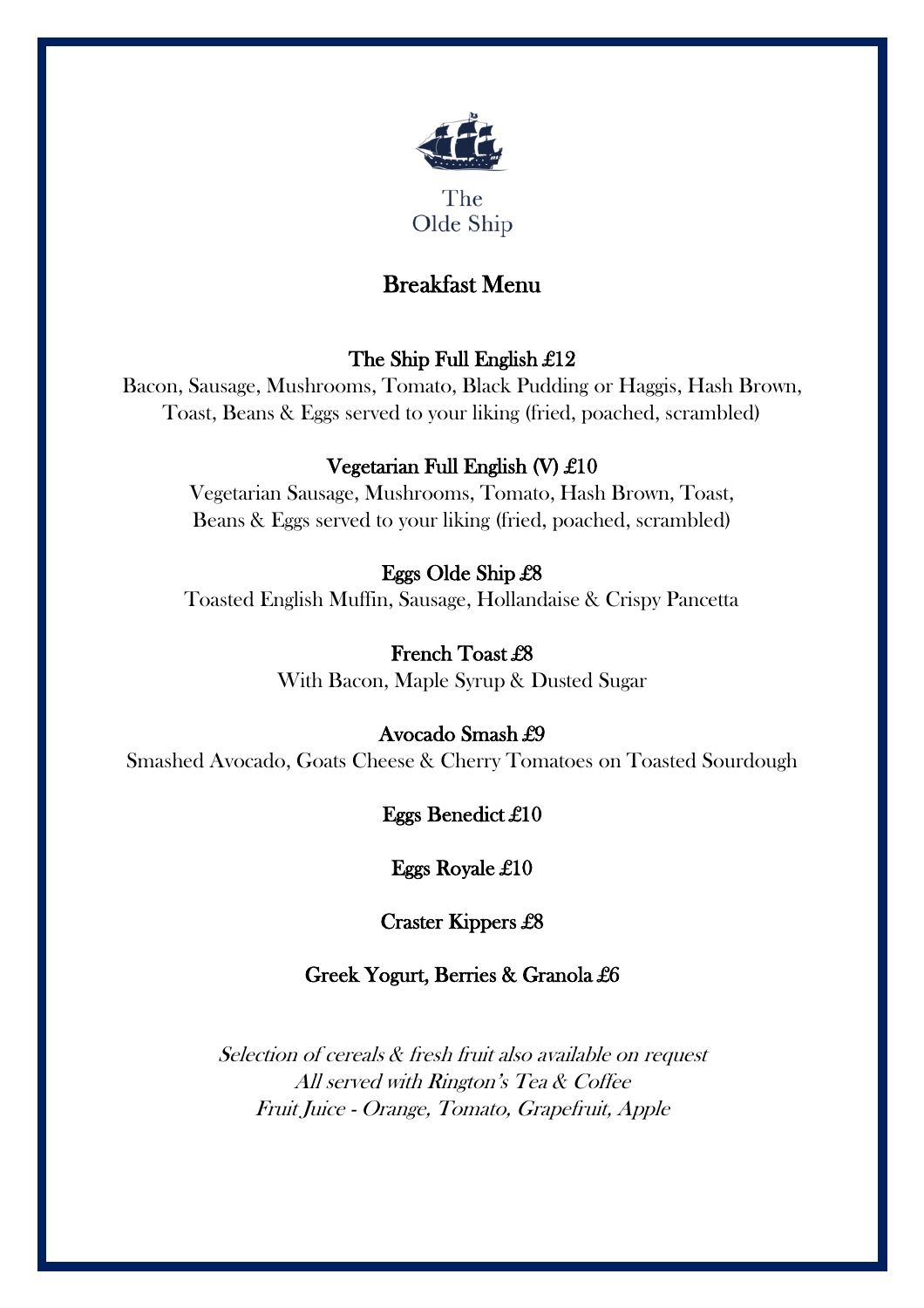

### Bar Menu

#### Starters & Bar Snacks

Soup of the Day, Granary Bread, Salted Butter (V)  $\pounds 6$ Crispy Potato Skins, Cheese Sauce £6 (GF) (Add Bacon £1) Sweet Potato & Chickpeas Falafel, Mustard Dip (V) £6 Kipper Pate, House Chutney, Sourdough (GF) £7 Honey & Chilli Chicken Wings £8 Prawn & Crayfish Cocktail, Bloody Mary Sauce (GF) £8 Ship's Famous Crab Soup, Granary Bread, Salted Butter £8 Local Potted Dressed Crab, Herb Mayo, Granary Bread (GF) £8 Black Pudding & Haggis Bon Bons, Chunky Apple Sauce £8

#### **Classics**

6oz Steak Burger, Smoked Cheese, Brioche, Salad, Relish, Skin On Fries £15 Steak & Ale Pie, Creamy Mash, Seasonal Greens, Onion Gravy £15 Classic Fish & Chips, Mushy Peas, Tartare  $(GF) \text{ } \pounds 15$ Ship's Famous Smoked Fish Chowder £15 Scampi, Skin On Fries & Mushy Peas £15 Mushroom, Spinach & Mozzarella Lasagne, Garlic & Herb Sourdough (V) £14 Herb Panko Chicken Tenders, Miso Mayonnaise & Skin On Fries £14 Halloumi, Red Pepper & Pesto Baguette, Skin On Fries (V) £12 Hot Roast Baguette, Skin On Fries & Gravy £12

#### Sandwiches - £12 All served with Skin on Fries & House Salad

Mature Cheddar, Red Onion Chutney Toasted Sandwich (V) Prawn & Crayfish, Iceberg Lettuce & Bloody Mary Sauce Smoked Salmon, Herb Mayonnaise & Salad Local Crab, Granary Bread, Herb Mayo Posh Fish Finger Sarnie, Tartare Sauce Roast Ham & Peas Pudding Brie & Bacon Classic BLT

#### Salads - £12

Grilled Goats Cheese Garden Salad Prawn Marie Rose House Salad Classic Dressed Crab Salad Chicken Ceasar Salad

#### Sides - £4

Skin On Fries / Homemade Chunky Chips Dressed Side Salad / Green Vegetables Garlic Sourdough Bread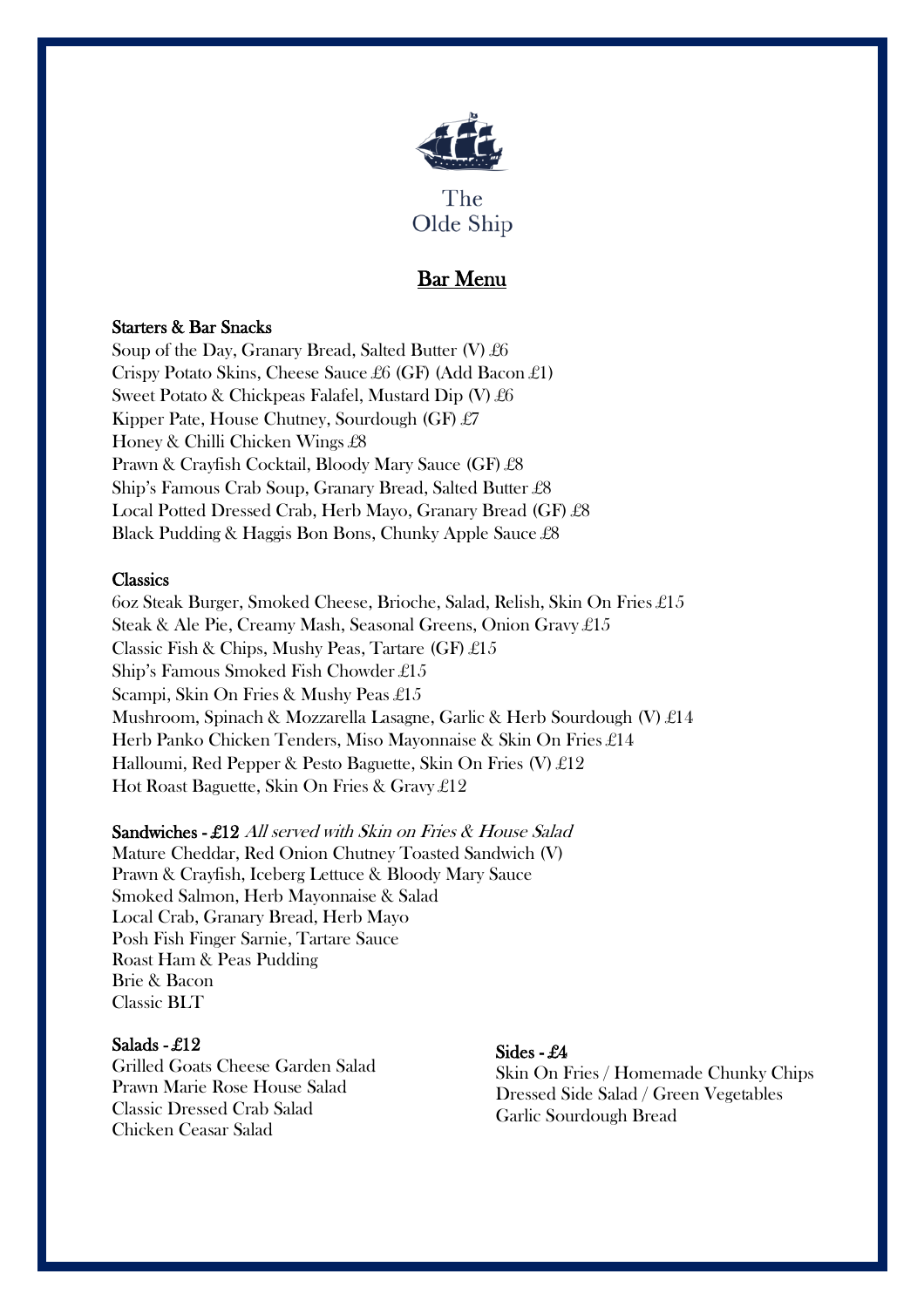

### Restaurant Menu

#### **Starters**

Soup of the Day, Granary Bread, Salted Butter (V)  $\pounds 6$ Crispy Potato Skins, Cheese Sauce £6 (Add Bacon £1) Sweet Potato & Chickpeas Falafel, Mustard Dip (V) £6 Kipper Pate, House Chutney, Sourdough £7 Prawn & Crayfish Cocktail, Bloody Mary Sauce £8 Ship's Famous Crab Soup, Granary Bread, Salted Butter £8 Local Potted Dressed Crab, Herb Mayo, Granary Bread £8 Black Pudding & Haggis Bon Bons, Chunky Apple Sauce £8 Honey & Chilli Chicken Wings £8

#### Mains

Gammon, Pineapple Salsa, Fried Egg, Chunky Chips £14 Local Sausages, Creamy Mash, Cabbage, Gravy, Crispy Onions £14 Mushroom, Spinach & Mozzarella Lasagne, Garlic & Herb Sourdough (V) £14 Ship's Famous Smoked Fish Chowder £15 Classic Fish & Chips, Mushy Peas, Tartare £15 Steak & Ale Pie, Creamy Mash, Seasonal Greens, Onion Gravy £15 6oz Steak Burger, Pulled Brisket, Smoked Cheese, Brioche, Salad, Relish, Skin On Fries £15 Grilled Panko Chicken Parmigiana, Bechamel, Parmesan, Fries, & House Salad £15 Mussels, Garlic & Parsley Cream Sauce, Skin On Fries & Crusty Bread £15 Ship Classic Fish Pie, Buttered Greens £17 Catch of the day – Please ask the Harbour Master £18 10oz Sirloin Steak, Sauteed Mushrooms, Tomatoes, Garlic Butter & Chunky Chips £25

#### Ship Seafood Platter (For Two)

Salt & Pepper Squid, Potted Crab, Kipper Pate, Battered Cod & Scampi, Half Lobster in Butter Sauce, Prawn & Crayfish Cocktail, Smoked Salmon, Granary Bread & Tartar Sauce £60

#### Sides - £4

Skin On Fries / Homemade Chunky Chips / Dressed Side Salad Green Vegetables / Garlic Sourdough Bread / Onion Rings

Sauces - £3 Peppercorn / Diane / Blue Cheese